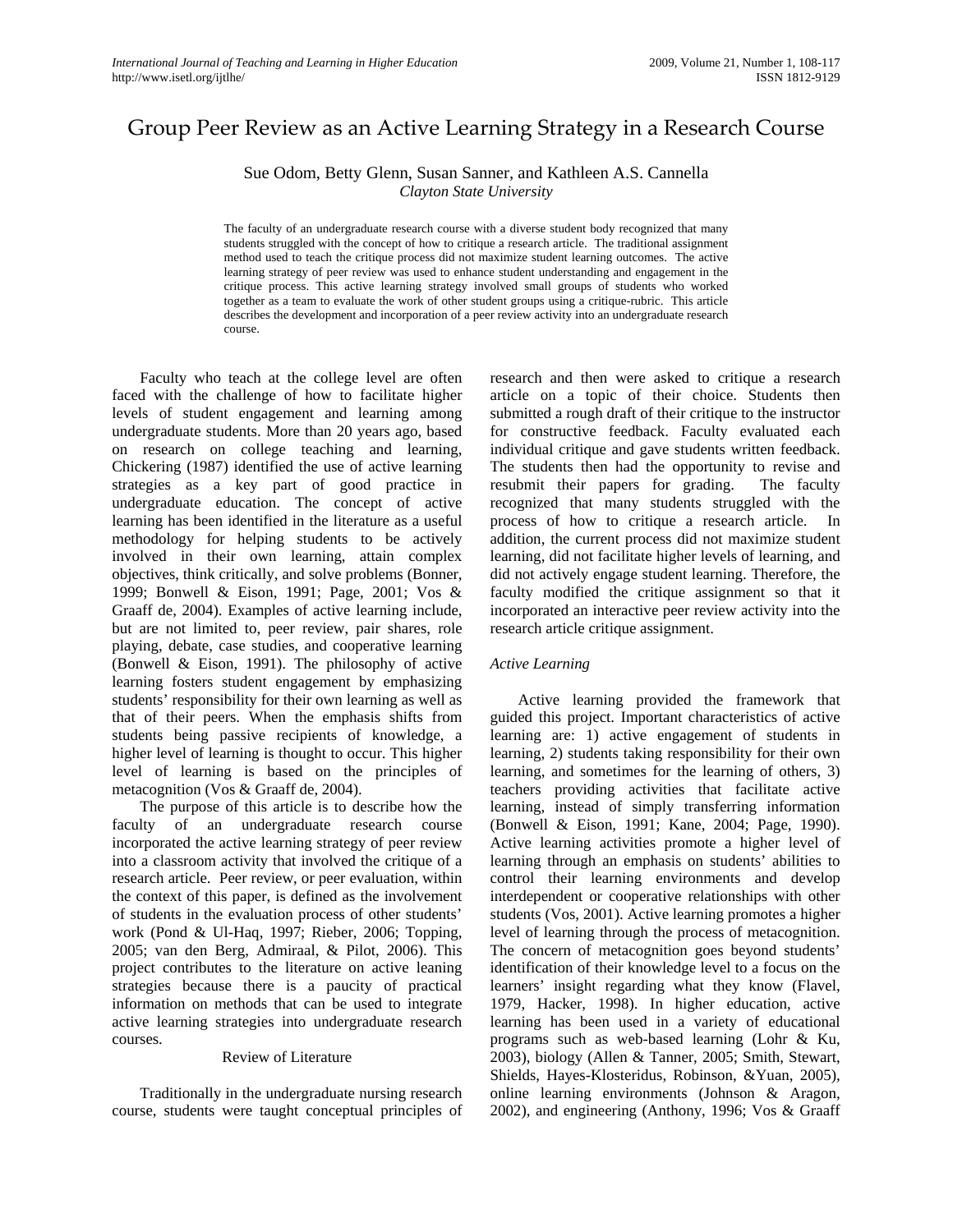de, 2004). Duron, Limbach, & Waugh (2006) asserted that faculty should provide multiple opportunities for students to engage in the analysis, synthesis, and evaluation levels of Bloom's taxonomy since active learning in these levels helps students think critically.

## *Peer Review*

 For the purpose of this project, peer review – also known as peer evaluation or peer assessment – is defined as a teaching strategy that involves active participation of a student in the formative evaluation of another student's work (Pond & Ul-Haq, 1997). The use of peer review as a form of assessment to evaluate learning is well documented in the higher education literature. Prins, Sluijsmans, Kirschner, and Strijbos (2005) purport that formative peer assessment is an effective way to assist students to develop the skill of providing valuable feedback and suggestions for performance improvement to another person or group in any situation. They contrast the formative peer assessment process with other assessment approaches used in higher education for purely summative purposes. Formative peer assessment helps students identify their strengths and weaknesses, develop and manage their learning processes, and work toward achieving the specified learning outcomes during the learning process itself (Gueldenzoph & May, 2002; Nicol & Macfarlane-Dick, 2006; Prins et al., 2005; Weimer, 2003).

Other researchers have used peer assessment as a specific form of collaborative learning in which students work together in small groups toward a common goal (Dillenbourg, 1999; Strijbos, Martens, & Jochems, 2004). Continuous formative feedback to the group allows students to modify behavior to assure their end product (Prins et al., 2005). The provision of summative feedback by the faculty at the conclusion of the learning experience is important. This feedback includes instructor evaluation, peer evaluation by members, and a self-evaluation by each participant. The collaborative process will then be evaluated by the students to determine whether or not they thought the process was fair. Evaluation is particularly enhanced when peer review is added to the formative evaluation process. This allows peers to work collaboratively to assess each other's work. Peer assessment used in this way assists the students in developing their negotiating skills as well as their critiquing skills.

Peer evaluation can be an effective method of collaborative assessment (Gueldenzpoh & May, 2002). It helps prepare students for the upcoming real-life experiences of giving and receiving feedback in the workplace (Gueldenzoph & May, 2002; Nicol & Macfarlane-Dick, 2006; Prins et al., 2005). In order for students to effectively participate in peer evaluation,

they need to know who will evaluate them, what the evaluation will include, when the evaluation will be done, why peer evaluations are being done, and how these peer evaluations will affect their grades (Gueldenzpoh & May, 2002).

To ensure that the peer review experience is a meaningful one for students, evaluation tools that explain the assignment's criteria are critical prior to the collaborative experience. In addition, several conditions identified by Lisk (as cited in Reese-Durham, 2005) as essential to cooperative learning are required: "… (a) a clear set of learning objectives that are accepted by all students, (b) positive interdependence, (c) positive social interaction behavior and attitudes, and (d) individual accountability." Reese-Durham (2005) used these conditions as a basis for her use and study of peer review in an educational research course. Evaluation tools then need to be shared with students so they will know how they will be evaluated. These components were a major consideration in the planning of this classroom research project.

 In summary, the peer review process involves building a foundation in the classroom that supports collaborative evaluation and helps students relate to and practice real-life situations. In order for peer evaluation to be effective, faculty need to prepare and explain to students the who, what, when, how, and why of the collaborative experience so students feel capable of evaluating one another effectively and fairly.

## Implementation of Group Peer Review as an Active Learning Strategy

The purpose of this group peer review activity was to encourage higher levels of thinking and collaboration among a group of students by incorporating the active learning strategy of group peer review and evaluating its effect on student learning and student satisfaction. A major focus for the nursing program was to help students develop critical thinking and collaboration skills, which they will need as future health care professionals. Developing higher order thinking skills can be challenging when students are exposed to research content for the first time. In order to engage students in the abstract process of research, they were asked to conduct a written critique on a nursing research study that reflected a clinical problem. This activity required students to engage in behaviors at the evaluation level of Bloom's taxonomy.

Thirty senior nursing students who were enrolled in a required one-semester research course participated in the group peer review activity. Students in the research course had completed two semesters of nursing and had some knowledge of clinical practice. The majority of the students were generic nursing students who had not yet taken the state licensing exam for registered nurses.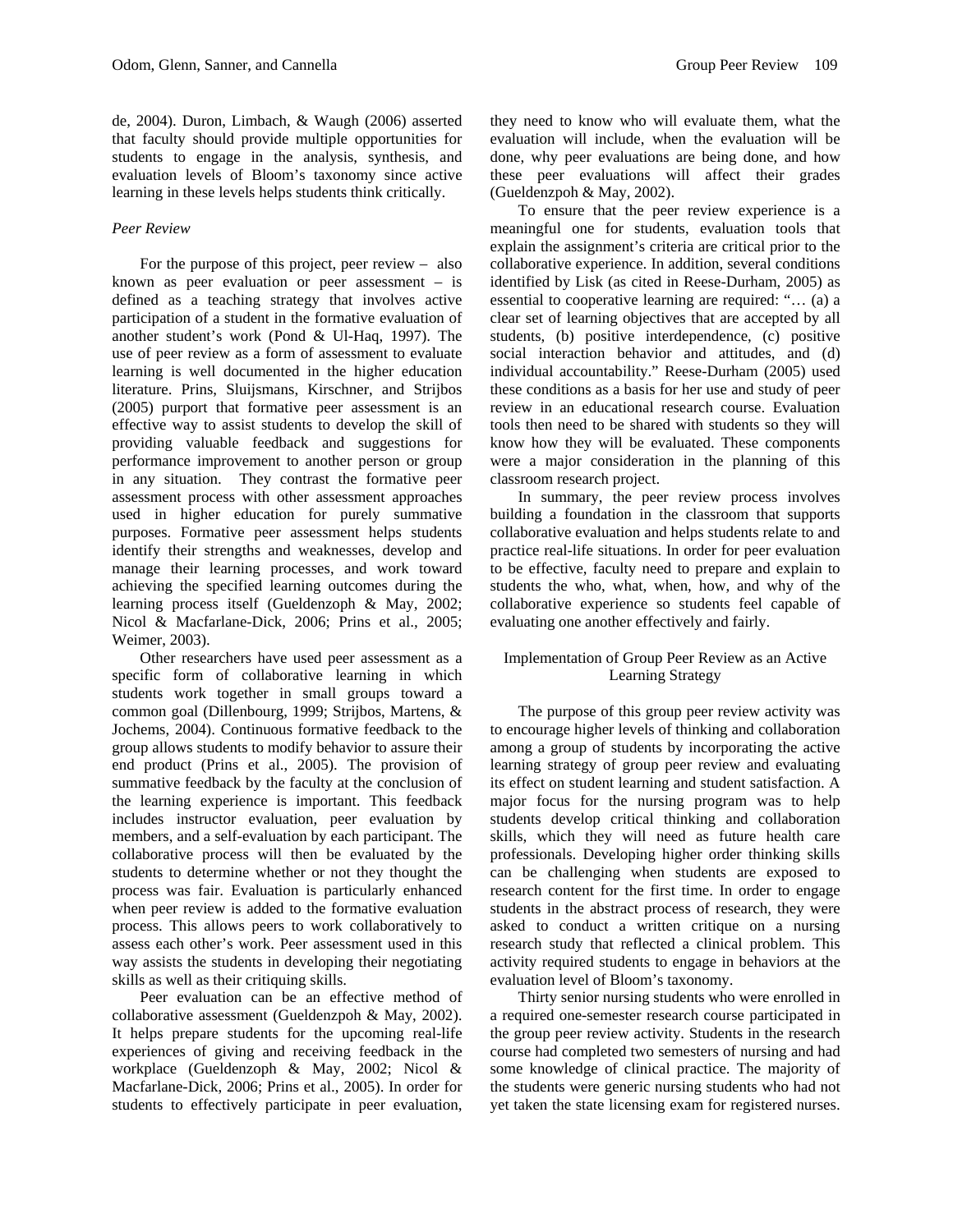Approximately one fourth of the students were in the RN to BSN program. The RN to BSN students were practicing registered nurses who had associate degrees in nursing and had returned to the university setting to receive a BSN. All of the students were female, and the mean age was thirty. The diversity amongst these students reflected the varied composition of the entire university. Although the majority of the students were African American, many of them were English as second language and/or first-generation college students.

The group peer review activity involved several steps. First, at the beginning of the semester, each student was able to select a topic from one of six different clinical topics. Students were then placed in groups of five based on their assigned clinical topic. For example, one group was assigned pain, and each individual group member selected a research article pertaining to pain. Each student was required to do a review of literature which consisted of three research articles based on their assigned clinical topic. Students were then asked to select one of these articles to use for their critique assignment. A copy of the selected article was then submitted to the instructor in a PDF file format. These articles were then placed on WebCT so the entire class could have access to them. Using the *Grading Rubric for Evaluating Rough Draft of Research Critique* (Appendix A) that contained key elements of a critique, students developed an individual critique draft on their selected article. These critiques ranged from three to five pages in length.

The second step consisted of dividing the entire class into six separate working groups with five members in each group and each with a different clinical topic. Each group exchanged their five rough draft article critiques with another group and evaluated the other's work. Students prepared for this group activity ahead of time by reading all five articles of the group to which they were assigned for the group peer review. This was necessary in order for them to have time to complete a review of the rough drafts in class. During the designated class time, students then completed the *Grading Rubric for Evaluating Rough Draft of Research Critique* (see Appendix A) on each of the five research articles. The first two columns of the form require a "yes" or "no" response to indicate whether the criteria were met; there is also space available for the reviewer to make comments. Students were allowed the entire classroom period of 2.5 hours to complete evaluations on each of the group critiques. This allowed the group of students about 30 minutes to review each critique. At the end of the classroom period, students submitted all of the group evaluations for each of the critiques to the instructor. Students received points that totaled 5% of their grade for participating in this active learning strategy.

At the completion of the group exercise, each student was required to complete the *Research Article Critique Group Peer Evaluation* (see Appendix B) on the various group members. This evaluation contained five questions and provided an opportunity for students to rate their peers' involvement in the critique process using a Likert-type rating scale. Points were assigned based on the criteria listed on the evaluation. At the end of class, students submitted the rough drafts and the evaluations to the instructor.

The faculty then reviewed each critique using the *Grading Rubric for Evaluating Rough Draft of Research Critique* and the group process *Research Article Critique Group Peer Evaluation.* The following week the students received a hard copy of feedback from faculty and peers along with their grade for the group peer review process. Students then used this feedback to make any corrections or changes to their final papers. At the end of the course, students completed the *Evaluation of the Group Peer Review Process* (see Appendix C) to evaluate the peer review process. The evaluation contained four open-ended questions asking students to identify the positive and negative aspects of the peer review process and suggestions for improvement.

### *Evaluation of the Group Peer Review Process*

After completion of the peer review process, the faculty evaluated the entire procedure. Overall, students were able to follow the *Grading Rubric for Evaluating Rough Draft of Research Critique.* Four students only checked "yes" or "no" and did not include comments on the grading rubric. About a fourth of the students had difficulty identifying whether a study was quantitative or qualitative. Other problem areas were identification of theoretical frameworks and independent and dependent variables. The identification of these problems enabled faculty to help students move from lower to higher levels of thinking on Bloom's taxonomy.

While using the *Research Article Critique Group Peer Evaluation*, all students gave their peers top scores of ten in regard to all five questions that rated preparation and participation in the group process. The faculty knew that these peer evaluations were not always accurate because they noted approximately 20 percent of the students had not read the assigned articles prior to participating in the peer review process. It should be noted that the peer reviews were not anonymous.

Based on the students' feedback using the *Evaluation of the Group Peer Review Process,* 95% of the students felt the group peer review process was beneficial and helped them to gain insights into what should be included in a research critique. The most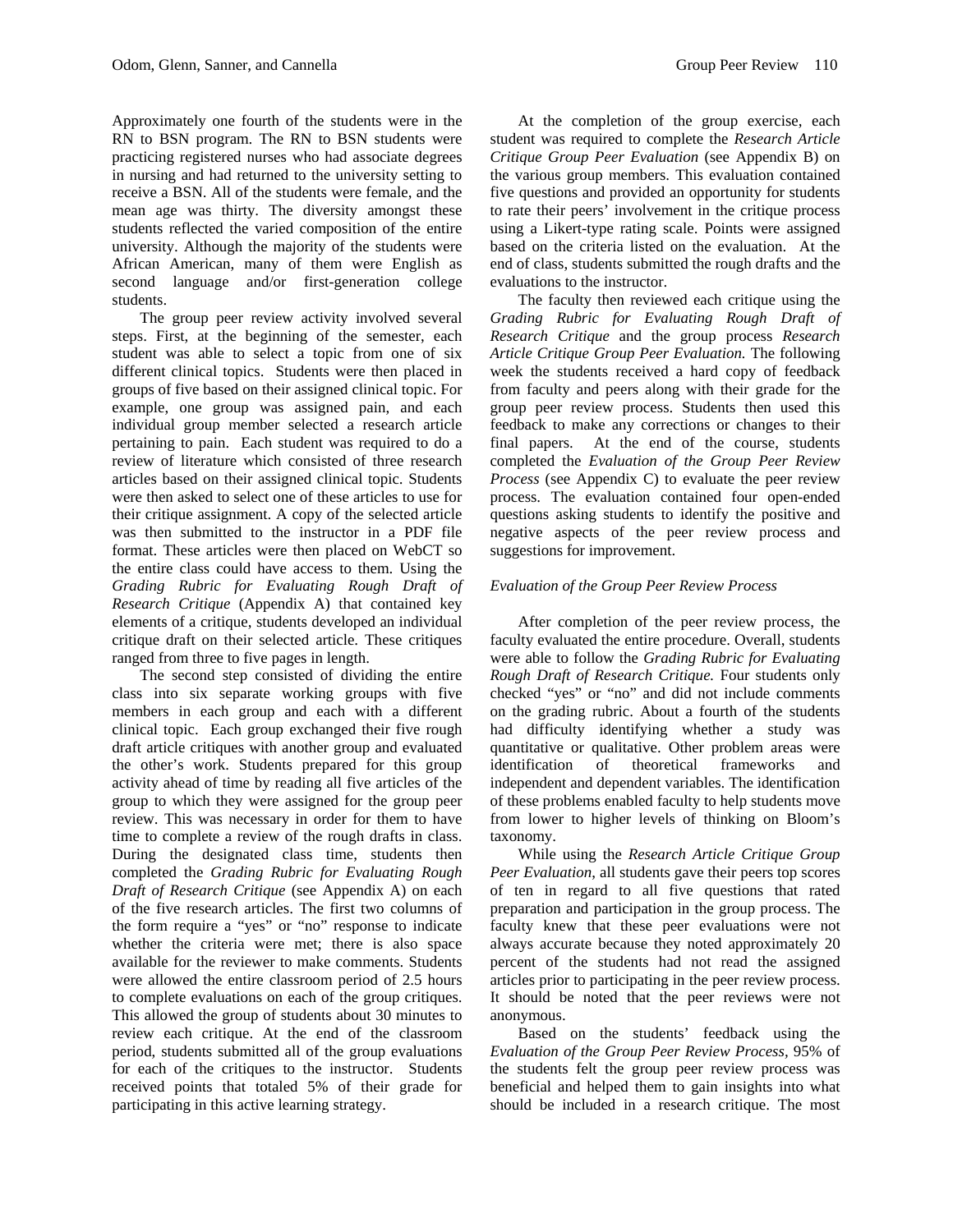beneficial aspects were comparing viewpoints, seeing different styles of writing, and clarifying research concepts. Factors mentioned by the students as causing dissatisfaction with the group peer review process were that it was time consuming, they did not like the topics, and they felt it was a lot of work for only five percent of their grade. Students suggested that the groups should be smaller and online drafts and articles should be accessible earlier in the semester. Overall, the students thought that participation in these group peer reviews added to their learning.

#### Discussion

The group peer review strategy was based on the best practice principles of Gueldenzoph & May (2002). Students participated in a group peer review activity. Topics were based on issues that were of concern to nursing and had been addressed by nurse researchers. Goals were clearly stated and evaluation tools were shared with students, who then evaluated their classmates' work. Formative feedback was given during the collaborative process so that students could incorporate the changes into their final papers (Gueldenzoph & May, 2002; Weimer, 2003). This allowed students to grow in their understanding of the critique process without being penalized. Faculty then provided summative feedback at the conclusion of the process. At the end of the peer activity, students were provided with an opportunity to evaluate their satisfaction with the process and assess individual accountability (Reese-Durham, 2005).

The instructors and students in this course felt that peer review was a valuable learning technique. These findings support those of Reese-Durham (2005), who used peer review in an educational research course. Factors that were detrimental to the process were the preparation time needed for the groups to read the articles and critiques and the extensive time needed to evaluate five critiques in class. Faculty identified another factor: some students had not prepared for the peer review activity by reading the critique drafts and articles that were posted on WebCT. Similar issues have been noted in article discussions regarding active learning strategies (Bonwell & Eison, 1991).

Overall the peer review process was an effective method for encouraging active learning and, through its focus on evaluation, higher levels of thinking on Bloom's taxonomy in the students. They were able to effectively evaluate a peer's critique using the grading rubric. Sometimes students had difficulty identifying whether a peer had met a given criterion or not. This information provided the instructors with knowledge about what to emphasize the next time the course was taught. Since the procedure was done in groups, students learned from each other and developed insights

into what they needed to improve upon in their own papers. The instructors frequently overheard students making comments that they now had a better understanding of what was required when conducting a critique after evaluating a classmate's paper. Students in the Reese-Durham (2005) study also indicated a better understanding of how to write a research paper after participating in the peer evaluation process.

Before beginning the critique process, students had to review five articles of varying length and complexity ahead of time in order to assess another group's work. Many students had not prepared by reading the articles and critiques and were not prepared to discuss the other group's work. Because of this dilemma, the faculty recommended that research articles be selected by the instructor and that groups be assigned fewer critiques to review. All the students gave each other high ratings, despite the fact that not all students were prepared. This may be related to the students being unsure of their role as an evaluator and the fact the evaluations were not anonymous. Some evaluator uncertainty was noted in the Reese-Durham (2005) study also, as evidenced by students asking whether they could write comments on the research papers and in cautiousness regarding making comments.

In order to make the process more manageable, it might have been useful to use standardized articles that students could have available to them at the beginning of the semester. Another suggestion might be to have the students develop a critique draft in pairs instead of individually, as this would decrease the preparation time. These measures would cut down on the number of papers to be reviewed during the peer review activity and would also provide them with a collaborative writing project. Another suggestion for change would be to have the students anonymously evaluate their peers' participation in the peer review activity.

There appears to be a limited number of recent research studies in the literature that explore the use of the peer review process in higher education. No research studies were found that explored peer review in a health science course, and only one was found that did so in a research course. The findings from this study provide a unique contribution to the literature because it involves the evaluation of the usefulness of peer review in a research course.

#### Conclusion

The group peer review active learning strategy was a positive experience for both the students and faculty. This strategy provided students with an opportunity to use higher level thinking skills, work collaboratively, and evaluate scholarly work done by their peers. They had the opportunity to see how other students developed their own critiques and learned from their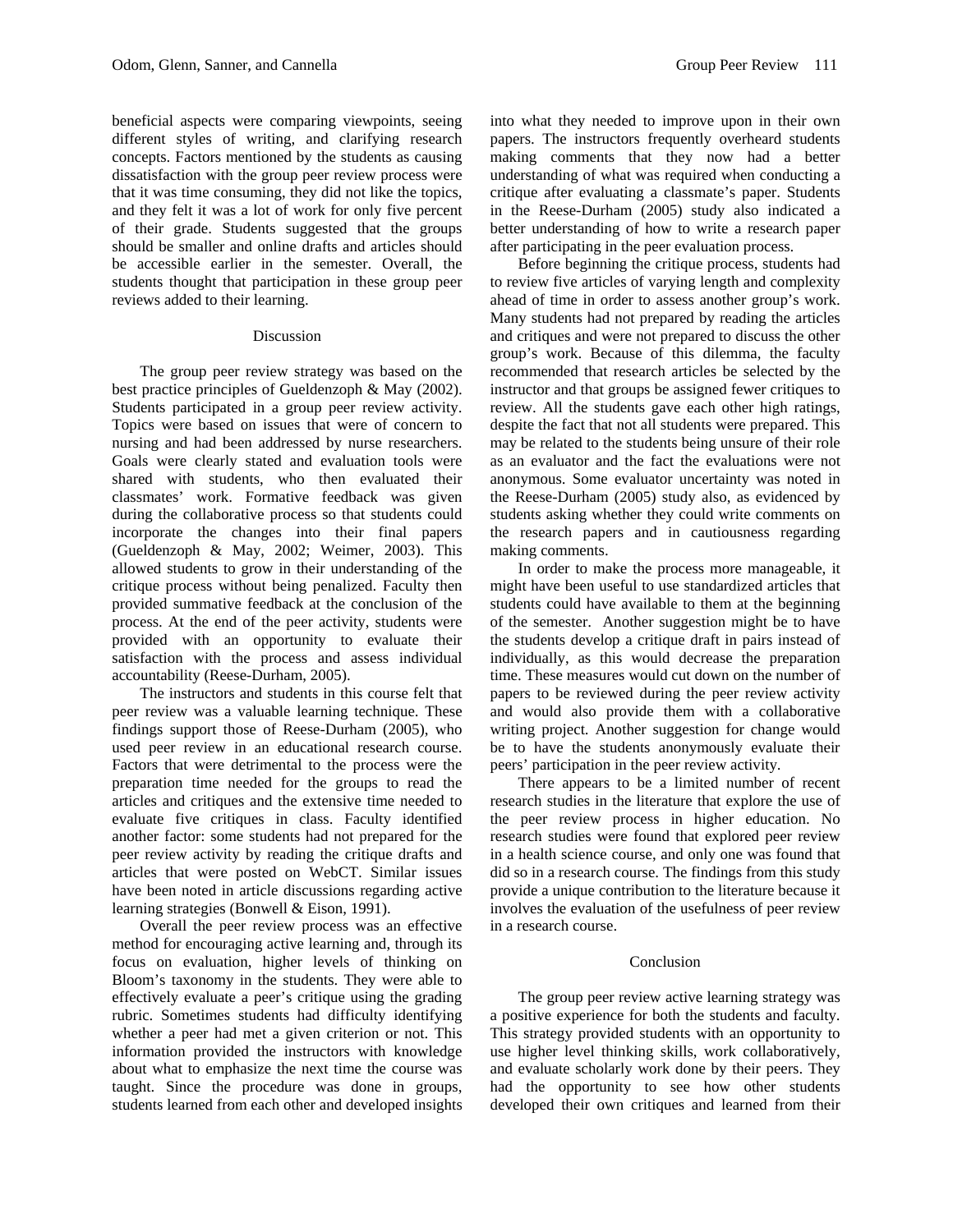Peer review is a versatile tool that can be used in a variety of academic settings. This evaluation of peer review as an active learning strategy in a nursing research course extends the work in this area to another discipline in higher education. The authors think that peer review will be useful as an active learning strategy in research methods courses in multiple disciplines. It appears to be especially useful in courses where there is an emphasis on developing higher level thinking skills and collaboration. Active learning strategies such as peer review have impacted student success at CSU. Further studies are needed to replicate these findings and explore the usefulness of peer review in a variety of student populations. Peer review has the potential to be an effective method to promote collaborative learning and working among groups. Learning how to think critically and work among groups is a primary role of professionals and is a skill that is needed in the global workforce.

### References

- Allen, D., & Tanner, K. (2005). Infusing active learning into the large-enrollment biology class: Seven strategies, from simple to complex. *Cell Biology Education, 4*, 262-268.
- Anthony, G. (1996). Active Learning in a Constructivist Framework. *Educational Studies in Mathematics, 31*(4), 349-369.
- Bonner, S. E. (1999). Choosing teaching methods based on learning objectives: An integrative framework. *Issues in Accounting Education, 14*(1), 11-39.
- Bonwell, C. C., & Eison, J. A. (1991). Active learning: Creating excitement in the classroom. ASHE-ERIC Higher Education Report No. 1. Washington, D.C: The Washington University School of Education and Human Development.
- Chickering, A. W. (March 1987). Seven principles for good practice in undergraduate education. AAHE Bulletin, 2-6. (ERIC Document Reproduction Service No. ED282491). Retrieved May 20, 2009, from ERIC database.
- Dillenbourg, P. (1999). What do you mean by collaborative learning? In P. Dillenbourg (Ed.), *Collaborative learning: Cognitive and computational approaches* (pp. 1-16). Amsterdam: Pergamon.
- Duron, R., Limbach, B., & Waugh, W. (2006). Critical thinking framework for any discipline. *International Journal of Teaching and Learning in Higher Education*, *17*(2), 160-166.
- Gueldenzoph, L. E., & May, G. L. (2002). Collaborative peer evaluation: Best practices for group member assessments. *Business Communication Quarterly*, *65*(1), 9-20.
- Hacker, D. J. (1998). Metacognition in educational theory and practice. Mahwah, NJ: Lawrence Erlbaum Associates.
- Harrington, H. (1994). Teaching and knowing. *Journal of Teacher Education*, *45*(3), 190-198.
- Johnson, S, D., & Aragon, S. R. (2002). An instructional strategy framework for online learning environments. In T. M. Egan & S. A. Lynham (Eds.), *Proceedings of the Academy for Human Resource Development* (pp. 1022-1029). Bowling Green, OH: AHRD.
- Kane, L. (2004). Educators, learners and active learning methodologies. *International Journal of Lifelong Education, 23*(3), 275-286.
- Lohr, L. L., & Ku, H. (2003). Development of a webbased template for active learning. *The Quarterly Review of Distance Education, 4*(3), 213-226.
- Nicol, D. J., & Macfarlane-Dick, D. (2006). Formative assessment and self-regulated learning: A model and seven principles of good feedback practice. *Studies in Higher Education, 31*(2), 199-218.
- Page, M. (1990, May 10). Active learning: Historical and contemporary perspectives. Unpublished doctoral paper from the University of Massachusetts. (ERIC Document Reproduction Service No. ED338389). Retrieved May 20, 2009, from ERIC database.
- Pond, K., & Ul-Haq, R. (1997). Learning to assess students using peer review. *Studies in Educational Evaluation*, *23*(4), 331-348.
- Prins, F. J., Sluijsmans, D., Kirschner, P., & Strijbos, J. (2005). Formative peer assessment in a CSCL environment: A case study. *Assessment & Evaluation in Higher Education*, *40*(4), 417-444.
- Reese-Durham, N. (2005). Peer evaluation as an active learning strategy. *Journal of Instructional Psychology*, *32*(4), 338-348.
- Richmond, V., & McCroskey, J. (1992). *Power in the classroom: Communication, control, and concern*. Mahwah, N.J.: Lawrence Erlbaum Associates.
- Rieber, L. J. (2006). Using peer review to improve student writing in business courses. *Journal of Education for Business*, *81*(6), 322-326.
- Smith, A. C., Stewart, R., Shields, P., Hayes-Klosteridus, J., Robinson, P., &Yuan, R. (2005). Introductory biology courses: A framework to support active learning in large enrollment introductory science courses. *Cell Biology Education, 4*, 143-156.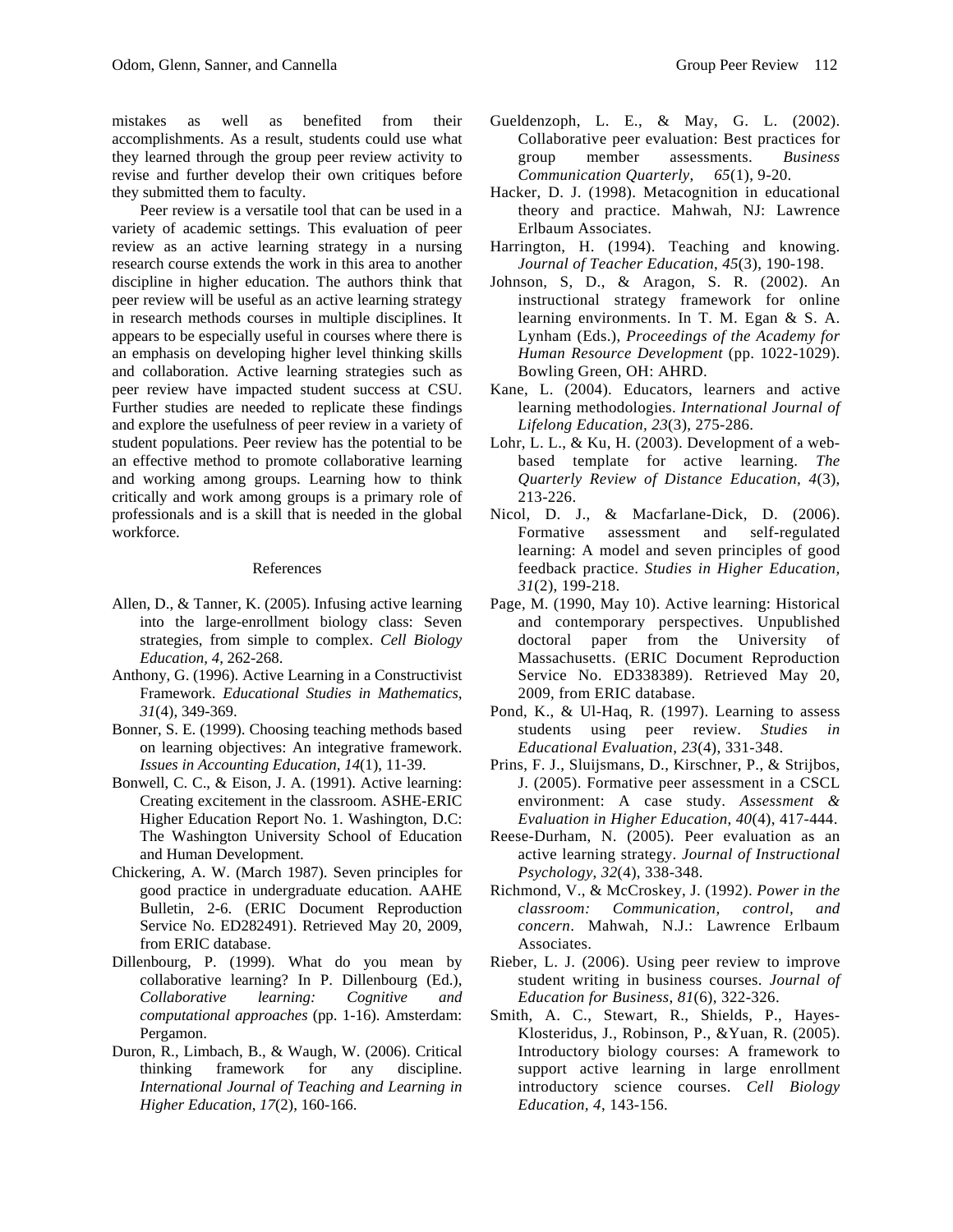- Strijbos, J. W., Martens, R. L., & Jochems, W. M. G. (2004). Designing for interaction: Six steps to designing computer-supported group-based learning. *Computers & Education*, *42*, 403-424.
- Topping, K. J. (2005). Trends in peer learning. *Educational Psychology, 25*(6), 631-645.
- U.S. News & World Report (2006). Campus diversity: Comprehensive colleges-bachelors south. Retrieved January 6, 2006, from http://www.usnews.com/usnews/edu/college/ran kings/brief/ccbach/ccsouth/ccbach\_s\_campdiv\_b rief.php
- van den Berg, I., Admiral, W., & Pilot, A. (2006). Design principles and outcomes of peer assessment in higher education. *Studies in Higher Education*, *31*(3), 341-356.
- Vos, H., & Graaff de, E. (2004). Developing metacognition: A basis for active learning. *The European Journal of Engineering Education, 29*(4), 543-548.
- Weimer, M. (2003). Focus on learning, transform teaching. *Change*, *35*(5), 49.

\_\_\_\_\_\_\_\_\_\_\_\_\_\_\_\_\_\_\_

SUE ODOM is the Associate Dean at Clayton State University School of Nursing, Morrow, Georgia.

BETTY LANE is an associate professor of nursing and clinical nurse researcher at Clayton State University, Morrow, Georgia and Southern Regional Medical Center, Riverdale, Georgia. Her research interests include evidence-based practice, adolescents and HIV prevention, breast cancer, and effectiveness of online teaching methods.

SUSAN SANNER is an associate professor of nursing at Clayton State University, Morrow Georgia, where she is a full member of the graduate faculty. She also serves as project investigator on a federally funded Health Resources Services Administration, Division of Nursing, Workforce Diversity grant (D19HP08207-01-08). She incorporates active, collaborative, and problem-based learning strategies into all aspects of teaching whether seated or online.

KATHLEEN A. S. CANNELLA is an associate professor of nursing and a member of the graduate faculty at Clayton State University, Morrow, Georgia. Her research interests include effectiveness of educational interventions and evidence-based practice.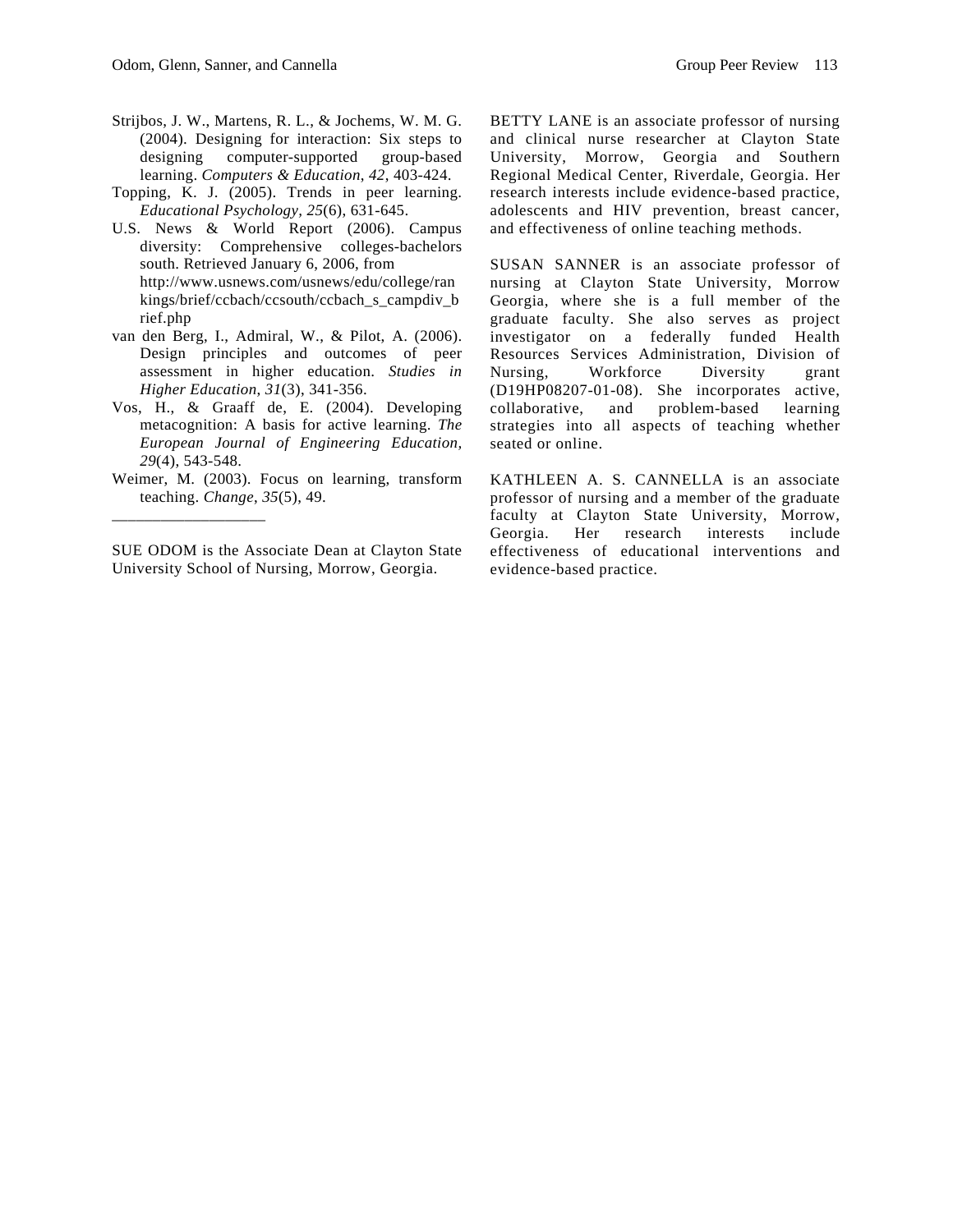## Appendix A

## **Grading Rubric for Evaluating Rough Draft of Research Critique**

## **ID Number: \_\_\_\_\_\_\_\_\_\_\_\_\_\_\_\_\_\_**

|                                                             | <b>Discussion Questions</b>                                                                                       | Yes | N <sub>0</sub> |
|-------------------------------------------------------------|-------------------------------------------------------------------------------------------------------------------|-----|----------------|
| Did the student discuss the following in their rough draft? |                                                                                                                   |     |                |
| I.                                                          | <b>Introduction</b>                                                                                               |     |                |
|                                                             | Identify what will be discussed within the critique<br>a.                                                         |     |                |
| Comments:                                                   |                                                                                                                   |     |                |
|                                                             |                                                                                                                   |     |                |
|                                                             |                                                                                                                   |     |                |
| Π.                                                          | <b>Substantive &amp; Theoretical</b>                                                                              |     |                |
|                                                             | a. Importance for the nursing profession $&$ contributions to nursing knowledge or                                |     |                |
|                                                             | improving nursing practice                                                                                        |     |                |
|                                                             | b. The "fit", along with rationale, between the research question $\&$ the methods                                |     |                |
|                                                             | used to address the question                                                                                      |     |                |
|                                                             | Identify the theory or conceptual model and then briefly describe what this<br>c.                                 |     |                |
| Comments:                                                   | theory means and its relationship to the study                                                                    |     |                |
|                                                             |                                                                                                                   |     |                |
|                                                             |                                                                                                                   |     |                |
|                                                             |                                                                                                                   |     |                |
|                                                             |                                                                                                                   |     |                |
| Ш.                                                          | <b>Methodologic (Quantitative)</b>                                                                                |     |                |
|                                                             | Purpose of the study<br>a.                                                                                        |     |                |
|                                                             | Type of research design and appropriateness for the study.<br>b.<br>Identify the independent and depend variables |     |                |
|                                                             | c.<br>Description of the sample. Include accessible and target populations,<br>d.                                 |     |                |
|                                                             | characteristics of the population to which the findings have been generalized,                                    |     |                |
|                                                             | sample size and how were they recruited, and type of sampling design                                              |     |                |
|                                                             | Data collection. Include how variables were operationalized, and reliability and<br>e.                            |     |                |
|                                                             | validity of instruments                                                                                           |     |                |
|                                                             | Type of statistical analysis used and appropriateness for answering the research<br>f.                            |     |                |
|                                                             | question. Include why or why not you think this test is appropriate.                                              |     |                |
|                                                             | Discuss threats to internal and external validity. Include personal opinion of<br>g.                              |     |                |
|                                                             | alternative approaches that could be used.                                                                        |     |                |
| IV.                                                         | <b>Methodologic (Qualitative)</b>                                                                                 |     |                |
|                                                             | Describe the setting and was it appropriate for this type of study. Could another<br>a.                           |     |                |
|                                                             | setting have used?                                                                                                |     |                |
|                                                             | <b>b.</b> Clearly describe the phenomenon of interest                                                             |     |                |
|                                                             | Describe data collection and appropriateness of this method<br>c.                                                 |     |                |
|                                                             | Sample description. Include accessible and target population, characteristics of<br>d.                            |     |                |
|                                                             | the population to which the findings have been generalized, sample size and                                       |     |                |
|                                                             | recruitment, saturation, and type of sampling design.<br>Identify if triangulation was used and discuss           |     |                |
|                                                             | e.<br>Discuss types of evidence obtained to support the credibility, transferability,<br>f.                       |     |                |
|                                                             | dependability, and confirmability of the data, the analysis, and the interpretation                               |     |                |
| Comments:                                                   |                                                                                                                   |     |                |
|                                                             |                                                                                                                   |     |                |
|                                                             |                                                                                                                   |     |                |
|                                                             |                                                                                                                   |     |                |
|                                                             |                                                                                                                   |     |                |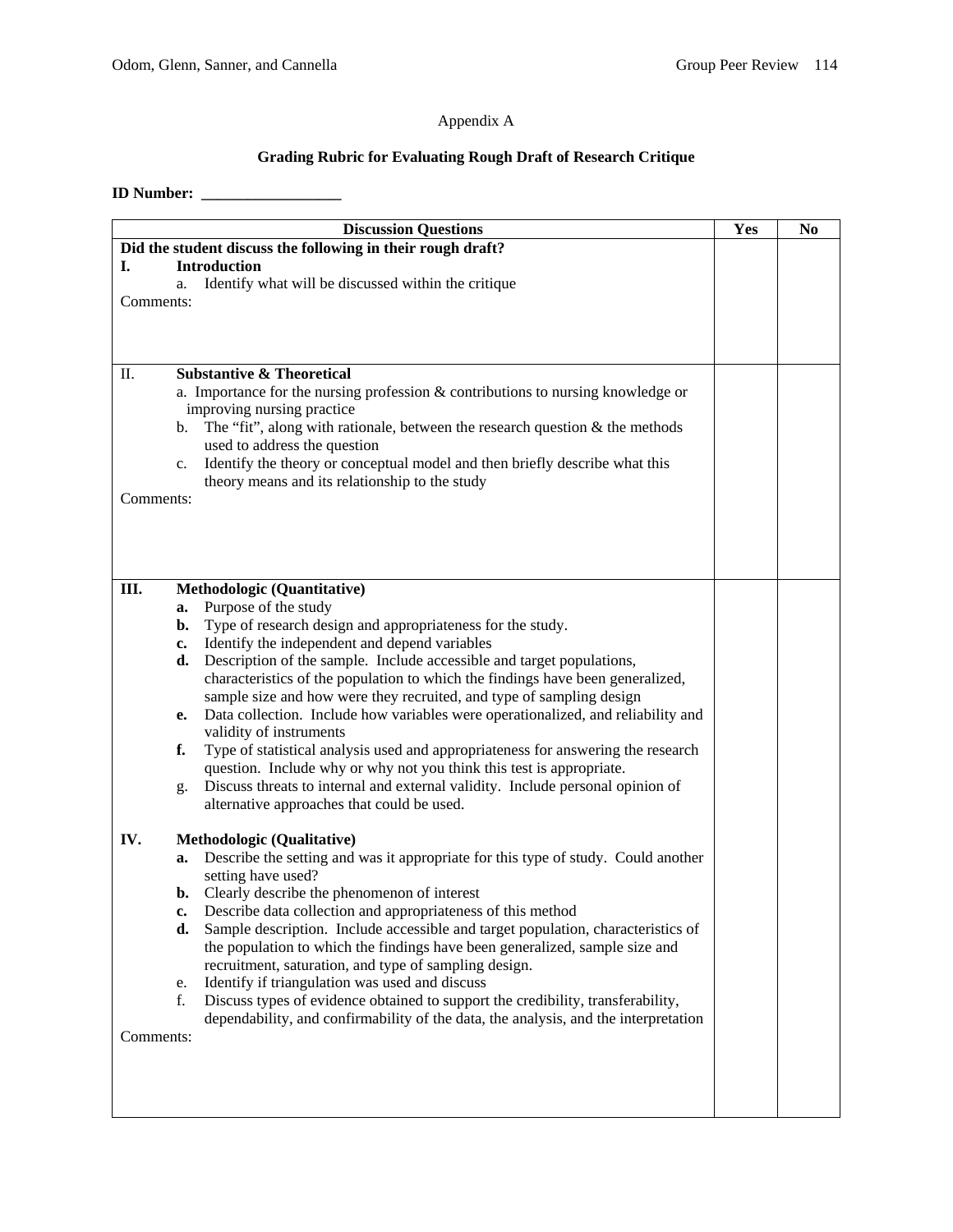| Ш.        | <b>Ethical</b>                                                                         |  |  |  |  |  |  |
|-----------|----------------------------------------------------------------------------------------|--|--|--|--|--|--|
|           | Discuss any ethical violations<br>a.                                                   |  |  |  |  |  |  |
|           | Discuss ethical dilemma's impact on the problems regarding scientific merit of<br>b.   |  |  |  |  |  |  |
|           | the study as well as on the subjects' well-being                                       |  |  |  |  |  |  |
|           | Identify protection of human rights<br>c.                                              |  |  |  |  |  |  |
| Comments: |                                                                                        |  |  |  |  |  |  |
|           |                                                                                        |  |  |  |  |  |  |
|           |                                                                                        |  |  |  |  |  |  |
|           |                                                                                        |  |  |  |  |  |  |
| IV.       | Interpretive                                                                           |  |  |  |  |  |  |
|           | Discuss important and significant results. Do they agree or disagree with these<br>a.  |  |  |  |  |  |  |
|           | results? Why or why not?                                                               |  |  |  |  |  |  |
|           | Discussion of whether the interpretations of the researcher were consistent with<br>b. |  |  |  |  |  |  |
|           | the results. Include limitations of the research.                                      |  |  |  |  |  |  |
|           | Discuss the support or rejection the hypothesis and why or why not<br>c.               |  |  |  |  |  |  |
|           | Discuss generalizations made that are not warranted on the basis of the sample<br>d.   |  |  |  |  |  |  |
|           | used                                                                                   |  |  |  |  |  |  |
|           | Discussion of implications of the research for nursing practice, nursing theory,<br>e. |  |  |  |  |  |  |
|           | or nursing research. Include the appropriateness given the study's limitations?<br>f.  |  |  |  |  |  |  |
| Comments: | Discuss the researcher's recommendations for practice or future studies.               |  |  |  |  |  |  |
|           |                                                                                        |  |  |  |  |  |  |
|           |                                                                                        |  |  |  |  |  |  |
|           |                                                                                        |  |  |  |  |  |  |
|           |                                                                                        |  |  |  |  |  |  |
| V.        | <b>Presentation &amp; Stylistic</b>                                                    |  |  |  |  |  |  |
|           | Discuss adequacy of the study and whether or not there was enough detail to<br>a.      |  |  |  |  |  |  |
|           | permit a thorough critique                                                             |  |  |  |  |  |  |
|           | b. Identify if report is well written and grammatically correct                        |  |  |  |  |  |  |
|           | Identify if report is well organized or confusing<br>c.                                |  |  |  |  |  |  |
|           | Identify author's overt biases?<br>d.                                                  |  |  |  |  |  |  |
|           | Discuss whether or not the title adequately captures key concepts and the<br>e.        |  |  |  |  |  |  |
| Comments: | population under investigation                                                         |  |  |  |  |  |  |
|           |                                                                                        |  |  |  |  |  |  |
|           |                                                                                        |  |  |  |  |  |  |
|           |                                                                                        |  |  |  |  |  |  |
|           |                                                                                        |  |  |  |  |  |  |
|           |                                                                                        |  |  |  |  |  |  |
|           |                                                                                        |  |  |  |  |  |  |
| VI.       | <b>Summary</b>                                                                         |  |  |  |  |  |  |
|           | Compile a brief summary of what has been discussed in this paper<br>a.                 |  |  |  |  |  |  |
|           | Discuss personal opinion of what they think about this research article<br>b.          |  |  |  |  |  |  |
| Comments: |                                                                                        |  |  |  |  |  |  |
|           |                                                                                        |  |  |  |  |  |  |
|           |                                                                                        |  |  |  |  |  |  |
| VII.      | <b>Writing Style</b>                                                                   |  |  |  |  |  |  |
|           |                                                                                        |  |  |  |  |  |  |
|           |                                                                                        |  |  |  |  |  |  |
|           |                                                                                        |  |  |  |  |  |  |
| Comments: |                                                                                        |  |  |  |  |  |  |
|           |                                                                                        |  |  |  |  |  |  |
|           |                                                                                        |  |  |  |  |  |  |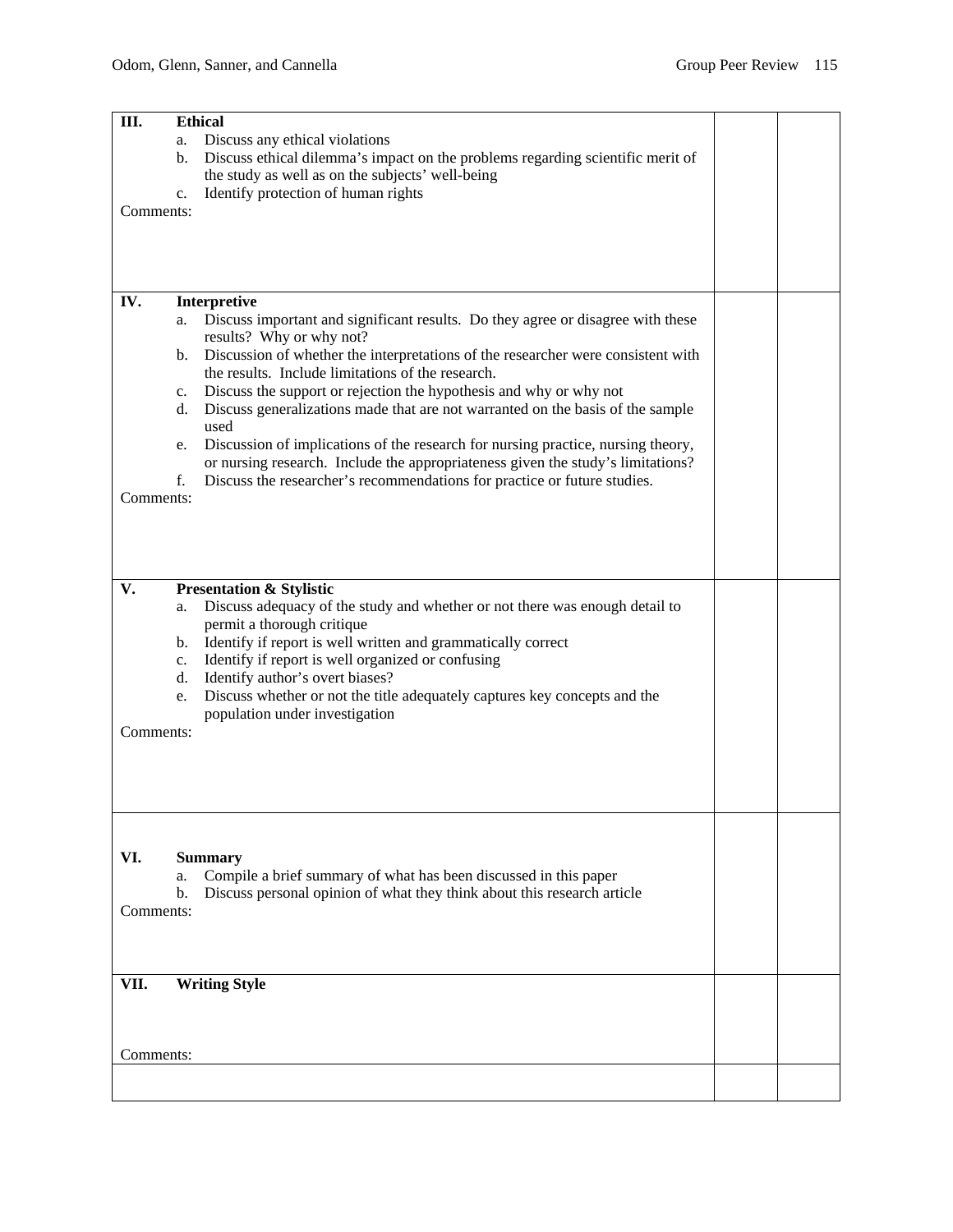Appendix B

| <b>NURS 4100 Research Article Critique</b><br><b>Peer Evaluation</b> |                                                                                                                                                                          |                                                                                          |                                                                              |  |                                       |  |                 |  |                                  |  |
|----------------------------------------------------------------------|--------------------------------------------------------------------------------------------------------------------------------------------------------------------------|------------------------------------------------------------------------------------------|------------------------------------------------------------------------------|--|---------------------------------------|--|-----------------|--|----------------------------------|--|
|                                                                      | Your Group Subject: _<br>Assign up to 10 points for each factor by team member, including yourself.<br>Use the following criterion scale as a guide for your evaluation. |                                                                                          |                                                                              |  |                                       |  |                 |  |                                  |  |
|                                                                      |                                                                                                                                                                          |                                                                                          |                                                                              |  |                                       |  |                 |  |                                  |  |
|                                                                      | <b>Strongly Disagree</b><br>1                                                                                                                                            |                                                                                          | <b>Disagree</b><br>$\overline{\mathbf{3}}$<br>$\overline{4}$<br>$\mathbf{2}$ |  | <b>Neutral</b><br>$\overline{5}$<br>6 |  | Agree<br>7<br>8 |  | <b>Strongly Agree</b><br>9<br>10 |  |
|                                                                      |                                                                                                                                                                          | <b>Group Members</b>                                                                     |                                                                              |  |                                       |  |                 |  |                                  |  |
|                                                                      | <b>Key Behaviors</b>                                                                                                                                                     |                                                                                          |                                                                              |  |                                       |  |                 |  |                                  |  |
| 1.                                                                   |                                                                                                                                                                          | Came prepared by reading assigned article and<br>reviewing rough draft                   |                                                                              |  |                                       |  |                 |  |                                  |  |
| 2.                                                                   | Carried fair share of the workload                                                                                                                                       |                                                                                          |                                                                              |  |                                       |  |                 |  |                                  |  |
| 3.                                                                   | Was respectful of other ideas and opinions; stayed<br>positive and open-minded                                                                                           |                                                                                          |                                                                              |  |                                       |  |                 |  |                                  |  |
| 4.                                                                   | Communicated with the group (gave constructive<br>feedback and input, listened; alerted to problems)                                                                     |                                                                                          |                                                                              |  |                                       |  |                 |  |                                  |  |
| 5.                                                                   |                                                                                                                                                                          | Kept group focused and moving toward goals<br>(e.g., summarized, evaluated, coordinated) |                                                                              |  |                                       |  |                 |  |                                  |  |
|                                                                      |                                                                                                                                                                          |                                                                                          |                                                                              |  | <b>TOTALS</b>                         |  |                 |  |                                  |  |
|                                                                      |                                                                                                                                                                          |                                                                                          |                                                                              |  |                                       |  |                 |  |                                  |  |

Comments: